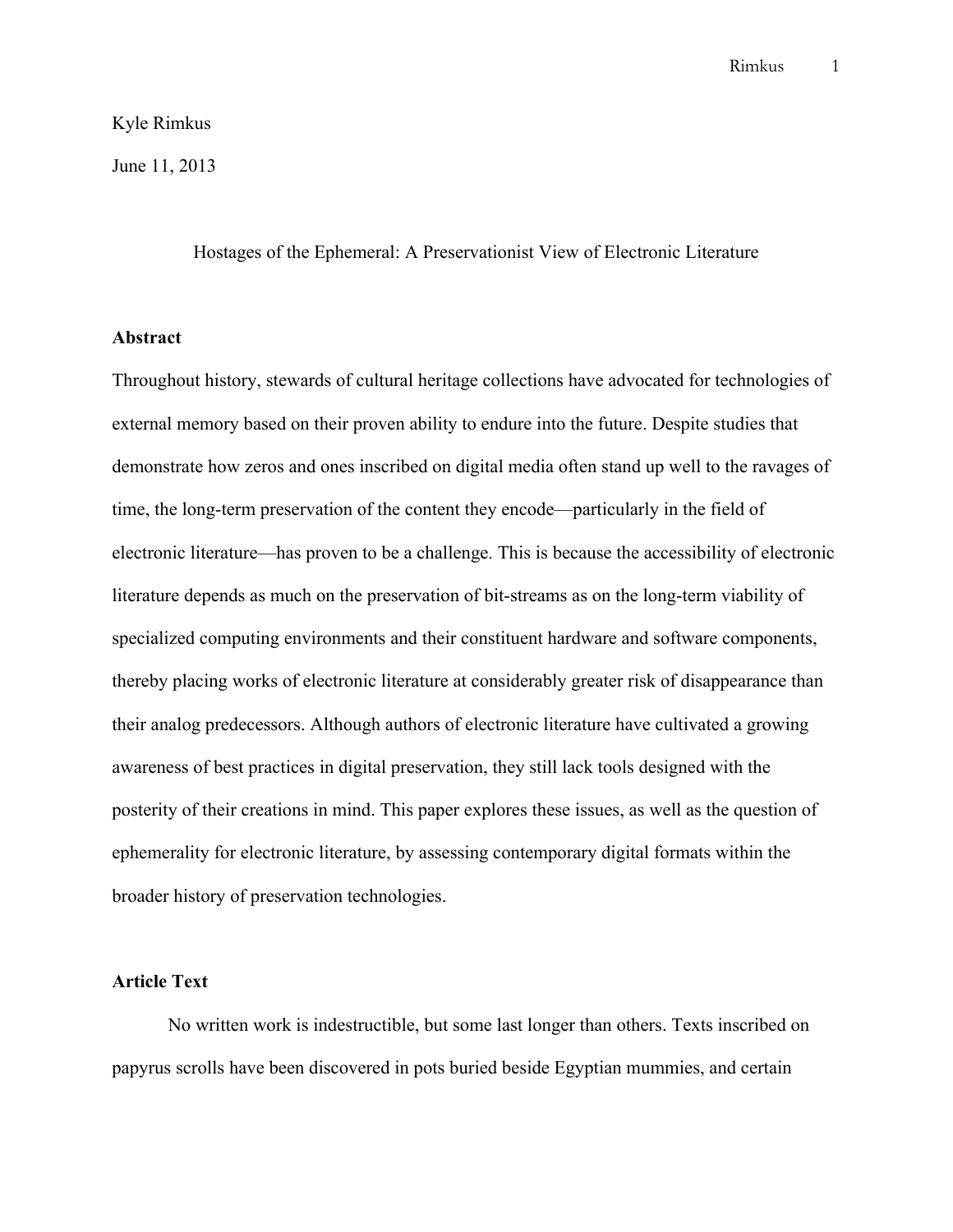libraries of Assyrian baked clay tablets are still as legible today as they were 4,000 years ago (Johnson 28-31). Broadly speaking, such artifacts are examples of *external memory*, which scholar Kurt Danziger describes in his monograph *Marking the Mind: A History of Memory* as information represented through the "purposeful modification of a physical medium by means of specifically designed tools and skills" (3). In writing a letter by hand, for example, one inscribes a message in legible script onto paper, thereby memorializing it with some degree of permanence. The longevity of the letter, however, will be determined primarily by physical factors. How acidic is its paper? Were any adhesives applied to it? What is the composition of the ink in which it was written? Are there dramatic shifts throughout the year in the levels of temperature and relative humidity where the letter is stored?

Such questions represent common concerns in memory institutions like libraries and archives, where the professional specialization of preservation management indeed entails conducting physical condition assessments of damaged items, monitoring temperature and humidity levels in storage locations, as well as tracking and mitigating the presence of destructive agents such as insects and mold. Much to their frustration, however, preservation specialists have found that they cannot always rely on training in the physical sciences to estimate and extend the longevity, in an accessible form, of digital works. This is because of the way that information is written to digital media, which differs fundamentally from traditional analog formats.

When one types and saves a document on a computer, what is inscribed onto disk is not, strictly speaking, a human-readable text. Rather, it is a series of zeros and ones written to the computer's storage layer, which, depending on the author's computing environment could take any number of physical forms. Currently, the most common of these is the spinning disk hard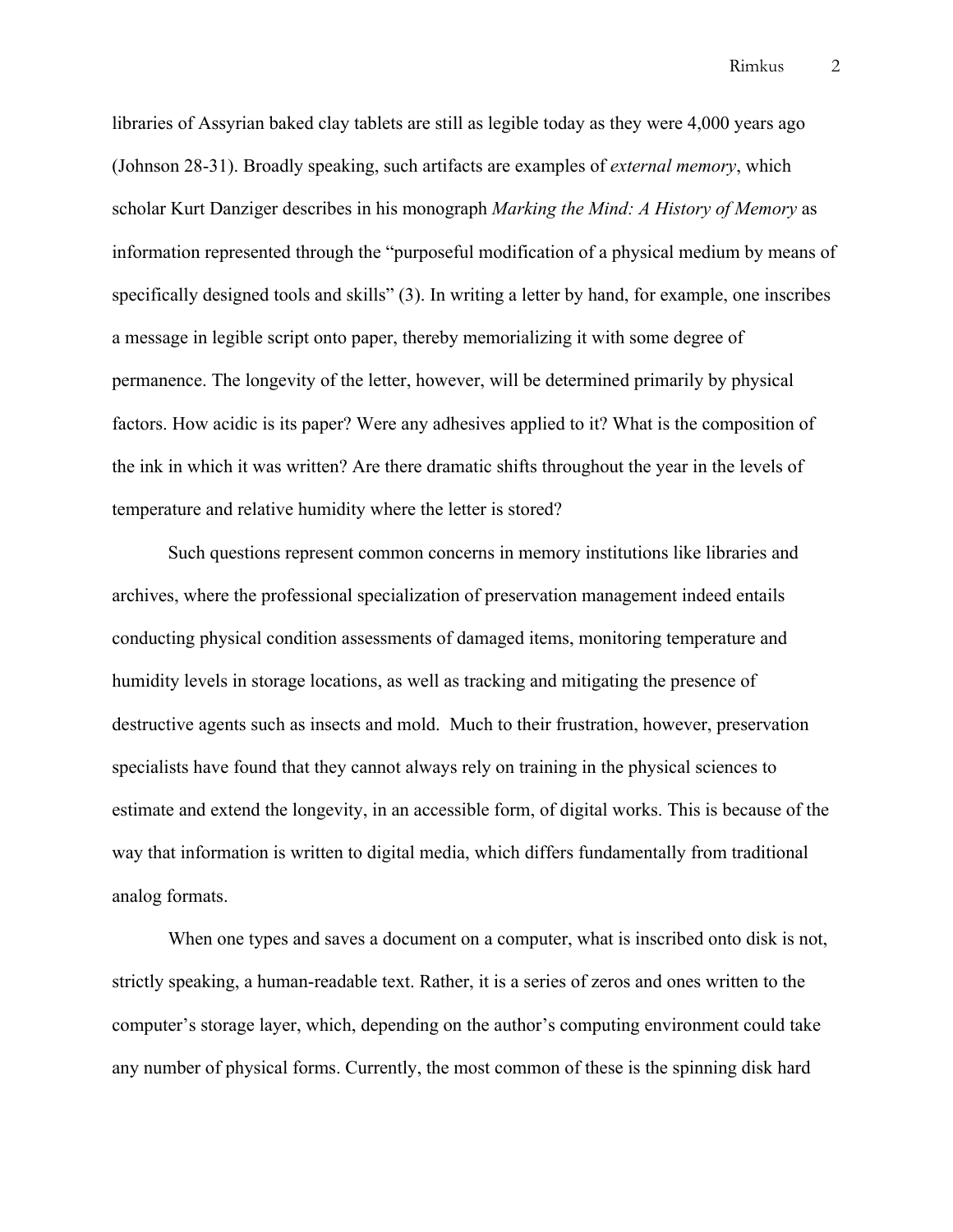drive. What appears on screen as text, image, or prompt to action, however, only does so after passing through a process of decoding this and its related bit-streams and interpreting them in the context of a successful interaction between hardware, software, and a human operator.

These bit-streams are often, in and of themselves, rather durable. In his 2008 monograph *Mechanisms: new media and the forensic imagination*, an invaluable investigation into the physical structure of disk drives and its relevance to electronic literary theory, Matthew Kirschenbaum describes how difficult it often is to dispose of data written to the hard drives in most modern personal computers. Staff in the United States Department of Defense, for example, have even gone so far as to list destruction by incineration or smelting as viable options for the secure wiping of decommissioned computing equipment in their own operating manuals (24-27).

With such concern over the persistence of computer data shown by those with a vested interest in destroying it, one would think that digital media would have garnered higher praise as a preservation medium by now. Indeed, several decades of competitive manufacturing in the electromagnetic storage industry, both in spinning disk hard drives and magnetic tape, has furnished what many information technologists see as a fairly solid foundation for dependable data storage frameworks. In addition, those charged with responsibility for digital preservation in libraries and archives have developed best practices around *bit-level preservation*, that is, the accurate retention of data-streams in their original form. This generally involves maintaining multiple copies of data in geographically distant locations, and regularly verifying the authenticity of stored files by algorithmically scanning their sequences of bits to ensure that the zeros and ones have not changed state.

This is all to say that reliable techniques exist for maintaining digital bit-streams unchanged over time. Yet when we talk about the ephemerality of digital content, we are not so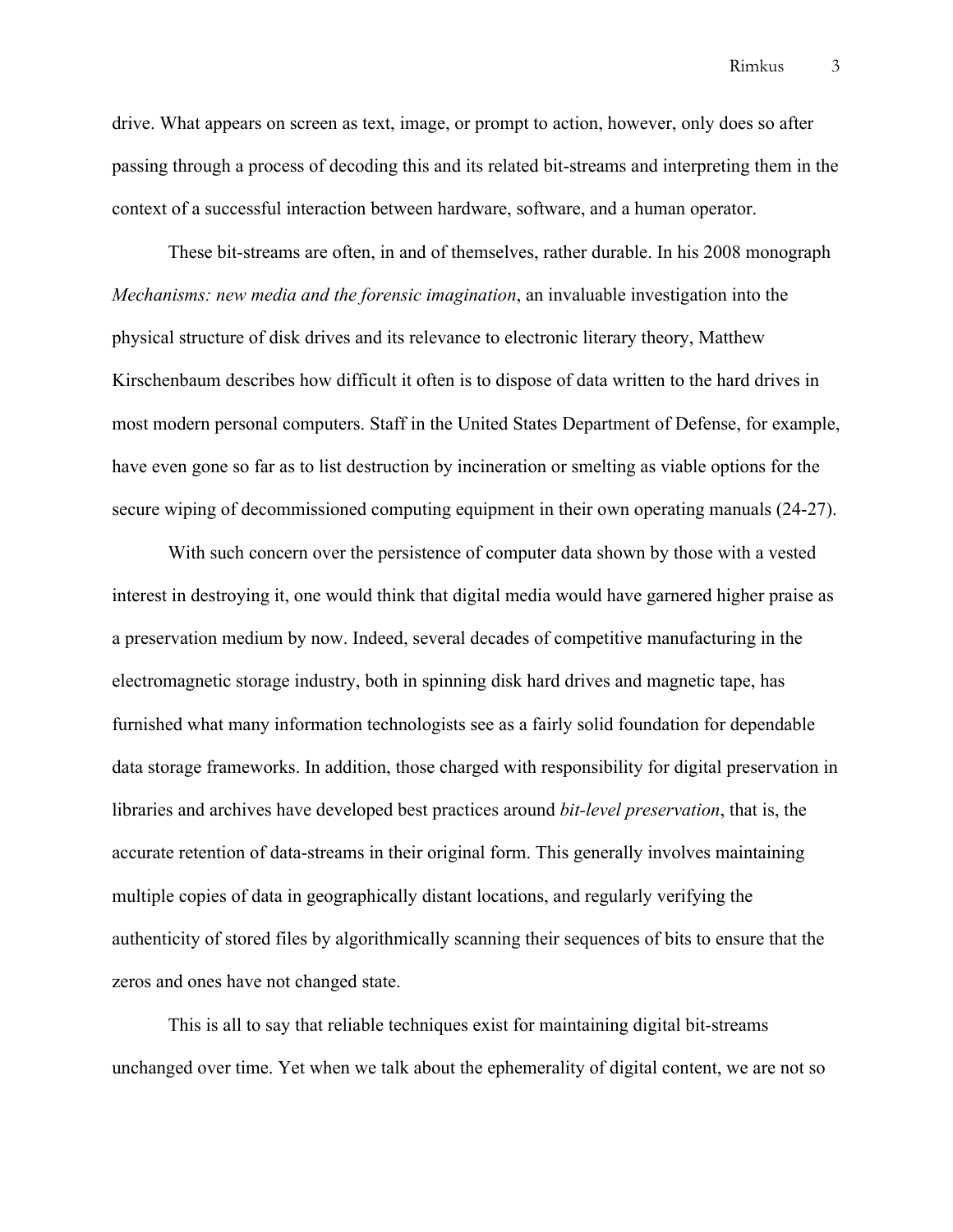much concerned with the bit-streams themselves as with the web of contingencies required to bring them to life. There is an immense organism, a kind of intermediary body consisting of any number of thousands of combinations of hardware and software components that must stand between a human and a bit-stream in order to produce something readable for said human's edification. This interpreting organism is subject to constraints often taken for granted in the daily use of computing technology, but which come to the fore when one tries to force a digital expression over the border between communication signal and historical artifact.

Keeping in mind Katherine Hayles' caution that, "To see electronic literature only through the lens of print is, in a significant sense, not to see it at all," it is nevertheless instructive in our case to consider the humble codex, or book. All that one requires in order to validate the preservation practices that have thus far maintained a book, broadly speaking, is the physical item itself and a person with functioning eyesight and knowledge of language. This is a gross simplification, of course, but as long as a book's pages turn without crumbling to pieces, it is readable. By contrast, when reading a digital text one needs, in addition to the aforementioned person, a digitally encoded text, an electrical power source, the correct computer hardware and software to interpret the encoded bit-stream, the legal right or appropriate license required to use said hardware and software, and if the resource itself is online, a functioning network connection. In other words, the armature of an entire information society is required to facilitate the simple act of reading.

The fact that hardware and software must retrieve and decode data streams of zeros and ones in order to present them in a human-readable format does not render the physical foundation of traditional preservation completely useless for assessing the long-term viability of digital works, but it does significantly diminish its importance. We still want to know how well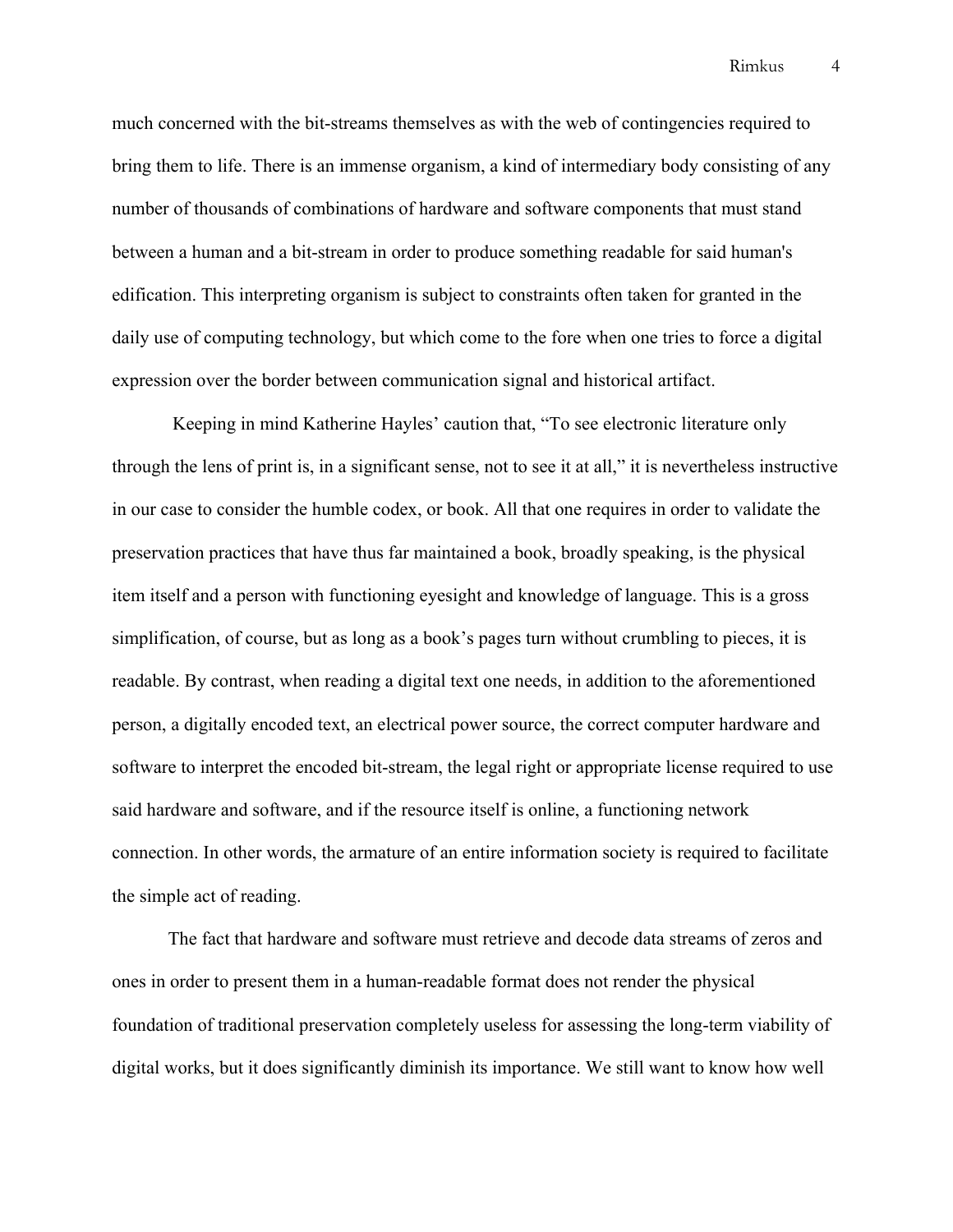to trust the media on which we save our data-streams. Yet despite the fanfare made by popular science media outlets every time another research lab publicizes a breakthrough in "permanent" digital bit-stream storage (the freshest examples being crystal [Hornyak] and DNA [Service]), our most serious digital preservation problems do not in fact exist on the inscription layer. Even if a materials physicist were to, on examination of a specimen of digital media—the disk in a hard drive, for example—determine how long one may expect the zeros and ones encoded thereon to retain their magnetic orientation as such, this only partially determines the encoded content's legibility. It is much more difficult to forecast the long-term viability of all the contingencies related to a specific instance of human-computer interaction required to bring a bit-stream to life.

This is especially challenging for electronic literature, which is a fundamentally experimental creative enterprise. The Electronic Literature Organization defines the term in relation to "works with important literary aspects that take advantage of the capabilities provided by the stand-alone or networked computer," and goes on to cite the many forms this has already taken—hypertext fiction, interactively generated poetry, installation and performance art, and sound art, to name a few (Electronic Literature Organization, "About the ELO"). The capabilities of personal computing devices are in constant flux, and, as the two volumes assembled to date of the *Electronic Literature Collection* show, authors are wont to take what communication tools are available to them at any given time and marshal them to new artistic purposes. Frequently, these computing environments, or certain of their essential components, fall into disuse, are no longer maintained by their creators, or cease to be readily available for purchase.

Take the example of scholar Leonardo Flores and his attempts to compile a critical edition of Jim Andrews' electronic poem *Arteroids*. Created in 2001 using the animation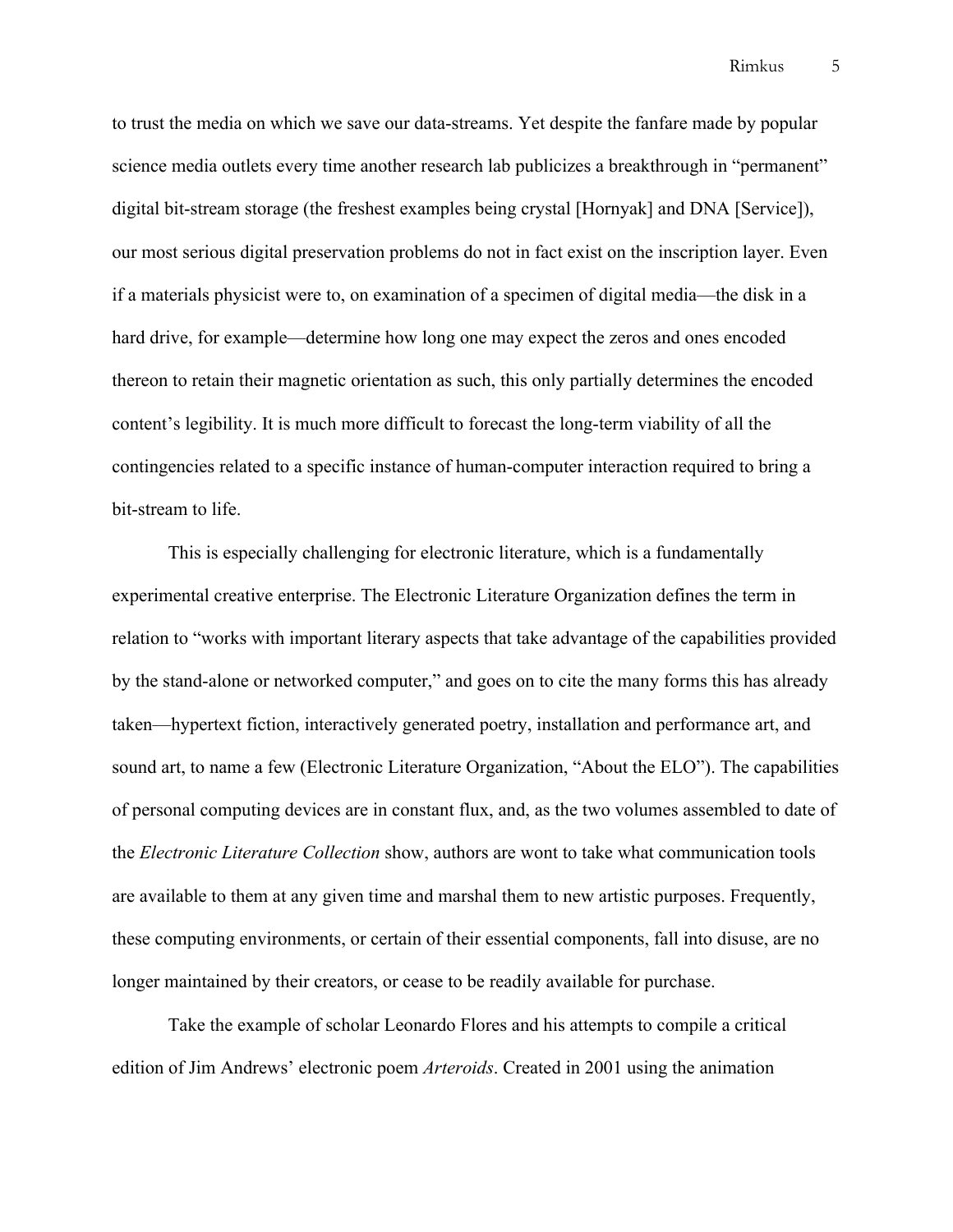software *Director* (produced and sold by Macromedia before it was subsumed by Adobe) and served to readers on the web as an interactive pastiche on the video game *Asteroids*, Andrews subsequently rewrote the code underlying *Arteroids* over the years to accommodate web browsers' changing standards and methods for content rendering. During Flores's enquiry into the history of those changes, however, the problem of software obsolescence reared its head. In an interview with the Library of Congress's digital preservation blog *The Signal*, he explained:

The biggest problem is that, despite a recent update to a version 12, Director seems to be a mostly abandoned project by Adobe. How much longer will Director files and the Shockwave format be supported? Shockwave files are not viewable in Linux machines, iOS or Android devices, and there seems to be no interest in developing that functionality. Instead, the latest version of Adobe Director offers the ability to publish works as iOS apps—a development that doesn't help Arteroids (Owens).

In cases such as this, electronic literature begins to take on more of the ephemeral qualities of performance art than the stable affordances traditionally associated with writing. Johannes Auer has even gone so far as to state that, "bei computerbasierter Kunst nicht mehr zwischen Content und darstellender Hardware und Software unterschieden werden kann," that is, "in computer-based art, one can no longer make a distinction between content and rendering hardware and software" (this and subsequent German translations by the author), and that this, especially when dealing with proprietary software, has decidedly limiting consequences for archival viability:

Ein solches Werk ist zeitabhängig und tritt mit der proprietären Software auf die Bühne, bleibt dort so lange auf dem Spielplan, wie diese Software gepflegt wird und im breiten Einsatz ist und vergeht dann langsam mit Verschwinden seiner Aufführungsbasis.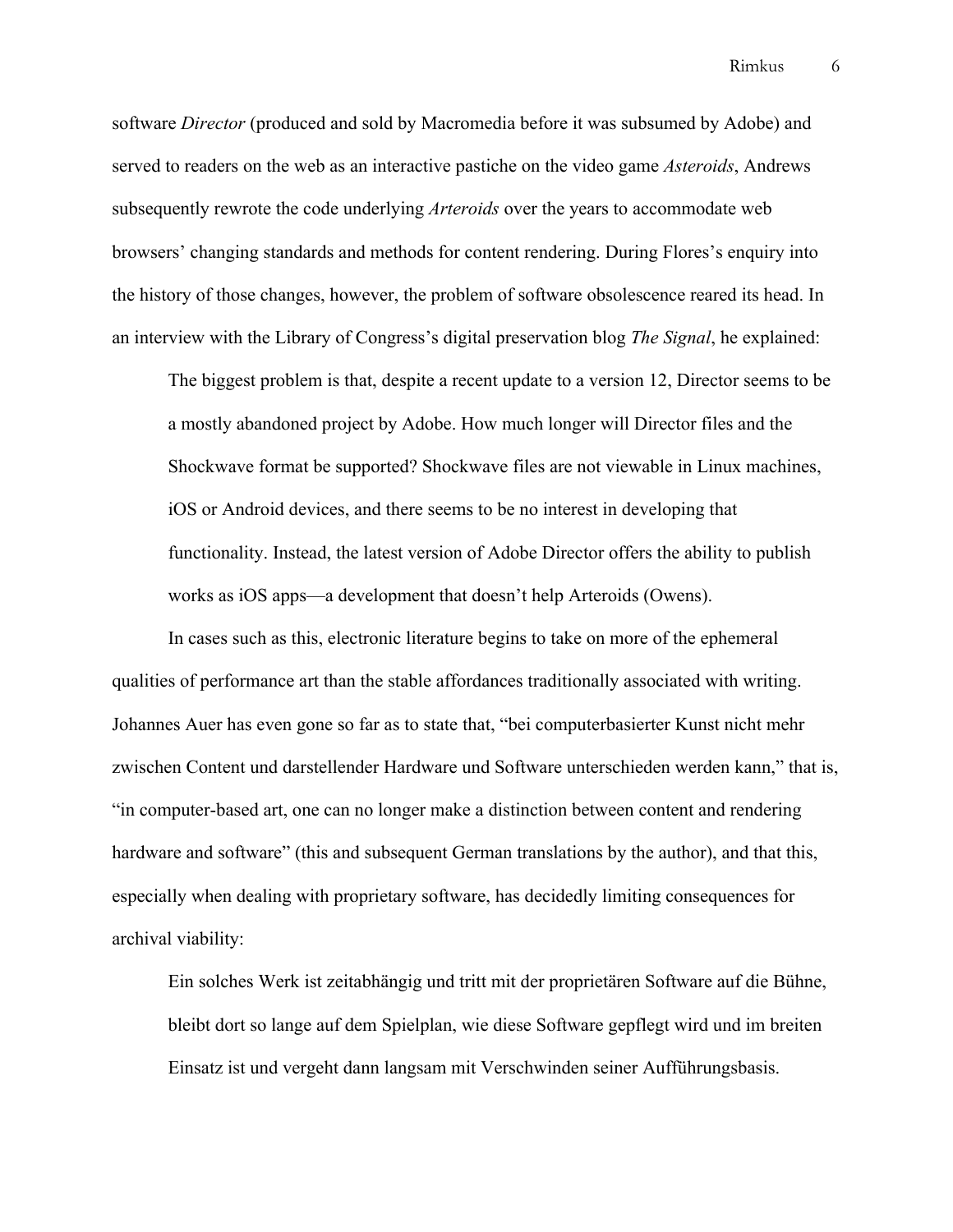Such a work has a time limit; it steps onto the stage with proprietary software, remains on the program as long as its software is maintained and broadly used, and then slowly passes away with the disappearance of the conditions necessary for its performance.

Nowhere is this more apparent than on the world wide web, where works of electronic literature travel across information networks to any number of destination nodes—often with differing results. As early as 1998, Robert Kendall commented on several of the impediments to the longevity of electronic literature already described above. For works published online, he wrote, the question of preservation is clouded by the lack of an authoritative manifestation to hold up above all others:

When an author writes for the Web, there's really no single urtext but rather numerous different versions presented by different browsers. Fonts and graphics are displayed differently on the Mac and Windows, and there are other formatting and interface differences from one browser to another.

Jürgen Schäfer, writing on the same topic, makes the historical insight that, "Writing and the printing press located or locked down within constant strings of fixed symbols what in fact were originally performative processes, thereby securing a high degree of textual stability" (33), and goes on to describe how this progress has, in effect, been reversed by our transition to computer media. Apart from the wide-ranging consequences this could have on our culture as a whole as we continue to prefer digital to analog media, it also has a simple, practical consequence for the artist and curator of electronic literature. Namely, works of electronic literature must receive constant attention if they are to survive in new technical ecosystems as these evolve. This often involves translation, or migration, from one obsolete environment or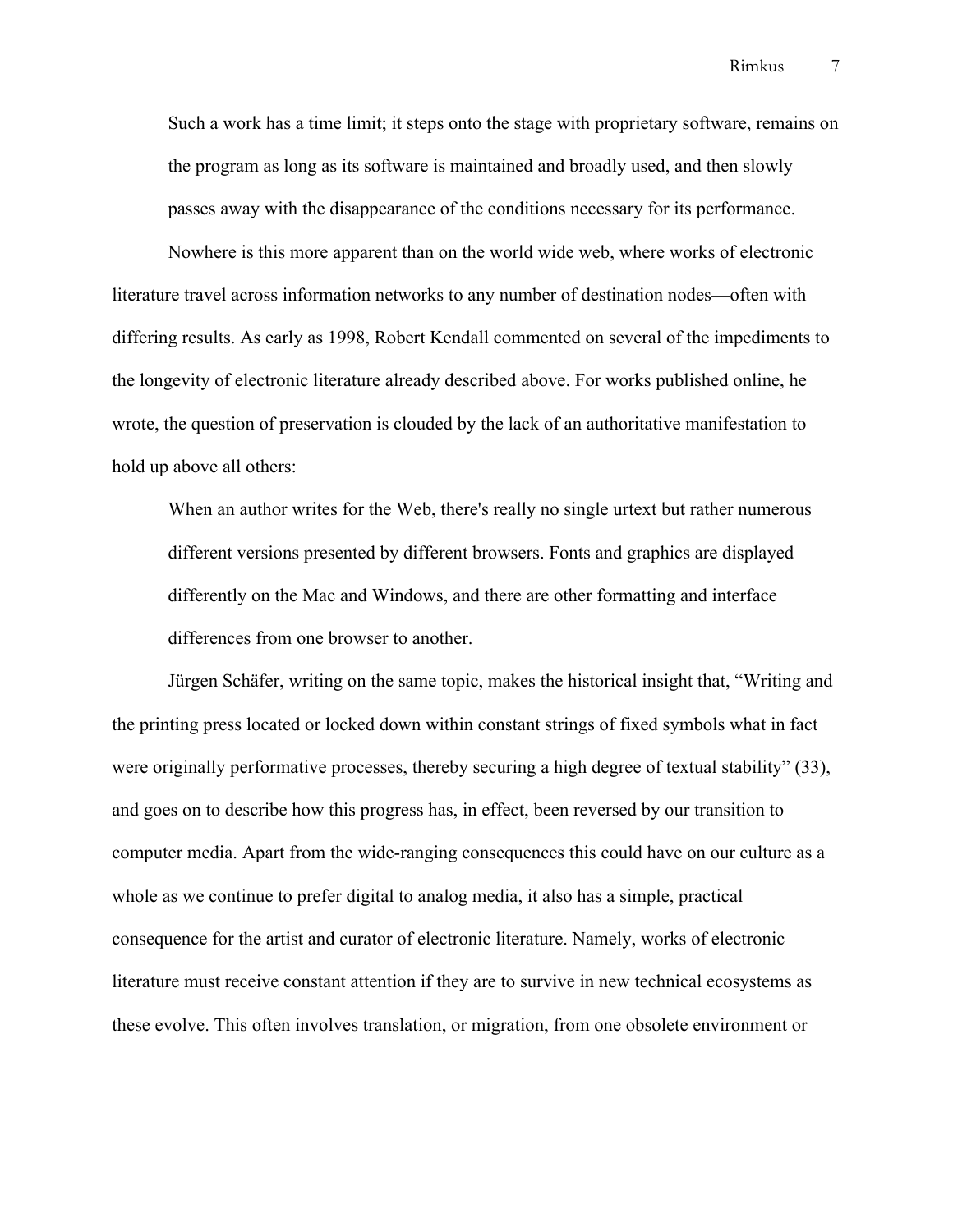format into another, placing a considerable burden on those interested in maintaining cherished works in a persistent accessible form.

This isn't unanimously viewed in a negative light. Joseph Tabbi, for example, while advocating strongly for effective preservation models for electronic literature, has also suggested that the inherent mutability of networked computing technology affords us an opportunity to leave traditional attitudes toward the canonization of stable, immutable works of art behind, and to move instead to a new model where creative communities remain engaged in ongoing acts of translation from the old formats to the new. Rather than trying to force networked computing technology into the role once played by analog preservation formats, Tabbi asks whether, "we might suggest that the model of an individual genius working in isolation, toward the creation of an object that (against all odds) lasts, is a mentality that authors working in networks can no longer afford."

Clearly, this issue has vexed the field of electronic literature for over a decade now. In 2002, the Electronic Literature Organization established its own *Preservation, Archiving, and Dissemination* (PAD) initiative to seek "a means to retrieve and preserve works of electronic literature from the ravages of technological 'progress' that leave the works inoperable in new technical environments, and thus inaccessible" (Electronic Literature Organization and the Digital Cultures Project). Under the aegis of PAD, the ELO has published two essential documents for practitioners, 2004's *Acid-Free Bits: Recommendations for Long-Lasting Electronic Literature*, and 2005's *Born-Again Bits: A Framework for Migrating Electronic Literature*, both of which provide authors of electronic literature with an invaluable basis for assessing preservation risk in their works.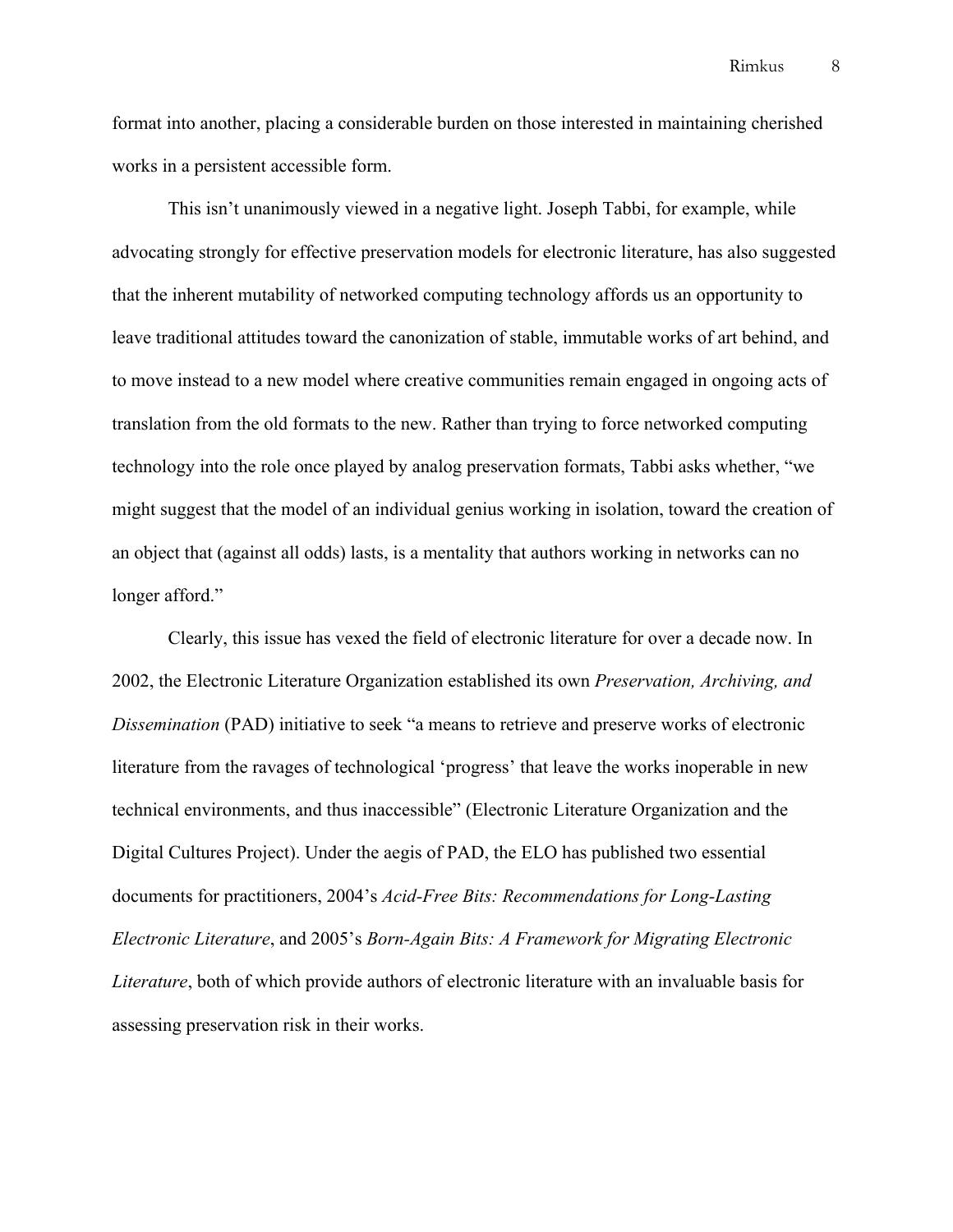Meanwhile, professionals from memory institutions have begun to actively publish on their experiences providing preservation services for works of new media and electronic art. Notable among these is the New Museum in New York, whose Rhizome ArtBase "encompasses a vast range of projects by artists all over the world that employ materials such as software, code, websites, moving images, games and browsers to aesthetic and critical ends," and aims to "preserve these works in a sustainable archival format." The Museum's Digital Conservator Ben Fino-Radin has published a *Digital Preservation Practices and the Rhizome Artbase* report that not only confirms many of the challenges involved in stewarding collections of electronic art, but also describes specific steps taken at ArtBase during the accession of new materials to identify future preservation needs. Artist depositors are required, for example, to fill out a questionnaire specifying their preferred approach to the preservation of their work (14). Fino-Radin describes the resultant dialogue between conservator and artist as essential to both parties in developing effective plans for the long-term viability of new media works as they are cut off from the original context of their creation to become museum pieces.

The importance of context has also been underscored by Jerome McDonough, Principal Investigator of the *Preserving Virtual Worlds* project at the University of Illinois at Urbana-Champaign and Stanford University, which has sought to define the structure and necessary constituent parts of an "Archival Information Package," or AIP, for electronic games and works of interactive fiction. This concept, drawn from the reference model for an Open Archival Information System, an international standard for establishing effective digital preservation systems and services, refers to the bundle of files that, taken together, constitute a preservation object as it will be stored for the long-term (Consultative Committee for Space Data Systems). Notably, McDonough has concluded that any realistic attempt to represent the original context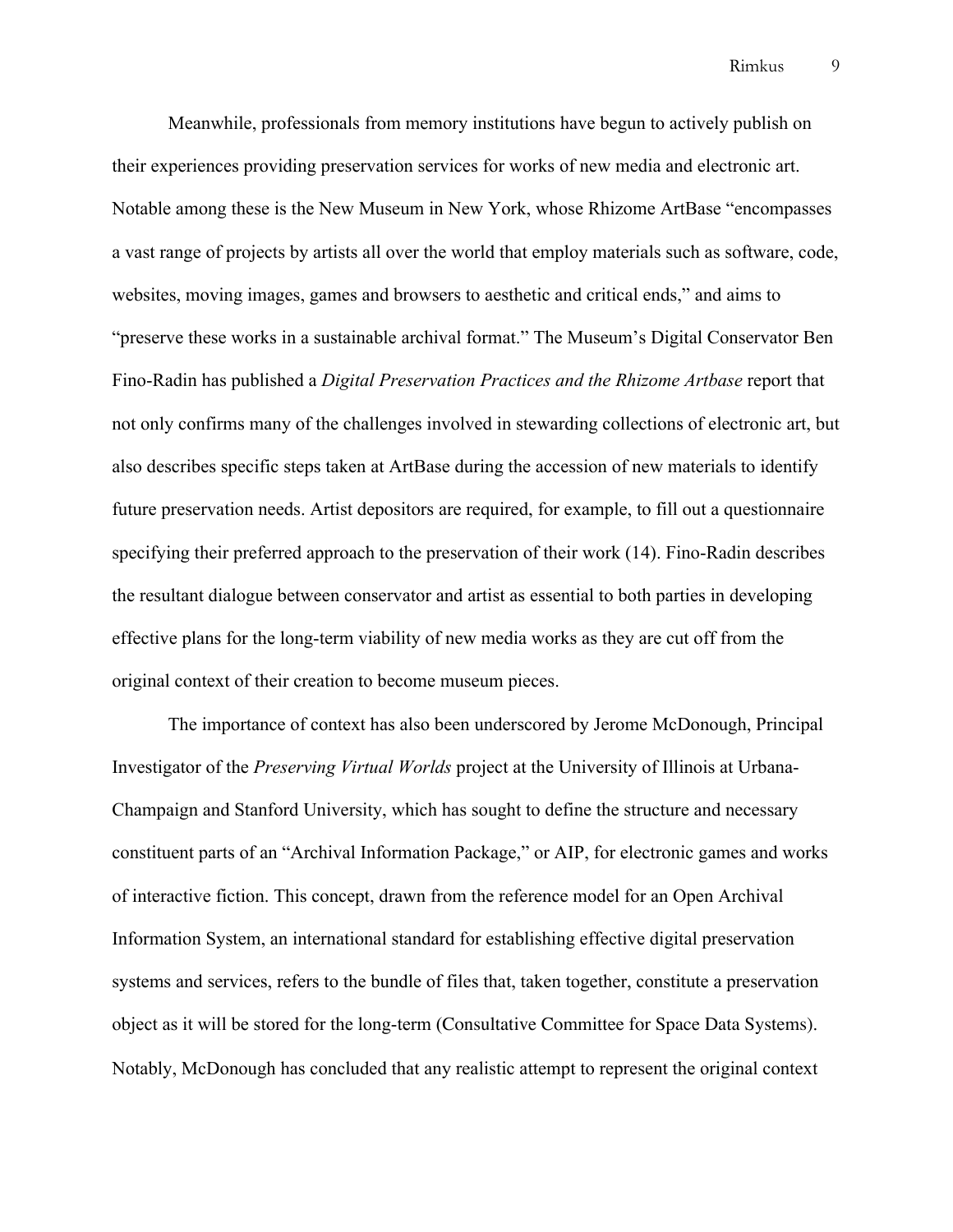implied by a given work of interactive fiction necessitates storing a considerable amount of related materials in the AIP. This not only bolsters Fino-Radin's recommendation to begin the archival process by gathering contextual information, but also mirrors the motivations behind the Electronic Literature Organization's *Electronic Literature Directory*, as articulated by Tabbi in 2007 in envisioning a resource that will do more for its user community than simply provide the traditional markers of bibliographic metadata:

…bibliographic housekeeping, while fundamental, cannot by itself orient the Directory toward a potential literary development and make that development known within a developing network of readers. The means of accessing a Directory of objects under development needs itself to develop and change over time. The interface that allows access to an E-Lit Directory should, in other words, demonstrate in itself the history of the objects it represents.

A directory of records which testify to the creative contexts of works of electronic literature and their changes over time is an invaluable and necessary resource, but the complementary activity of stewarding said resources in an accessible format, as McDonough points out, is no negligible task. Witness, for example, the list of data streams the *Preserving Virtual Worlds* project recommends for the AIP of the relatively simple, comparatively speaking, 1977 computer game *Adventure*:

*Data Object*: the Adventure Fortran IV file and data file (three versions) *Context Information*: a scholarly electronic article on Adventure's origins (in HTML format), a web site documenting derivative versions of Adventure, and a later derivative version of Adventure in the C programming language.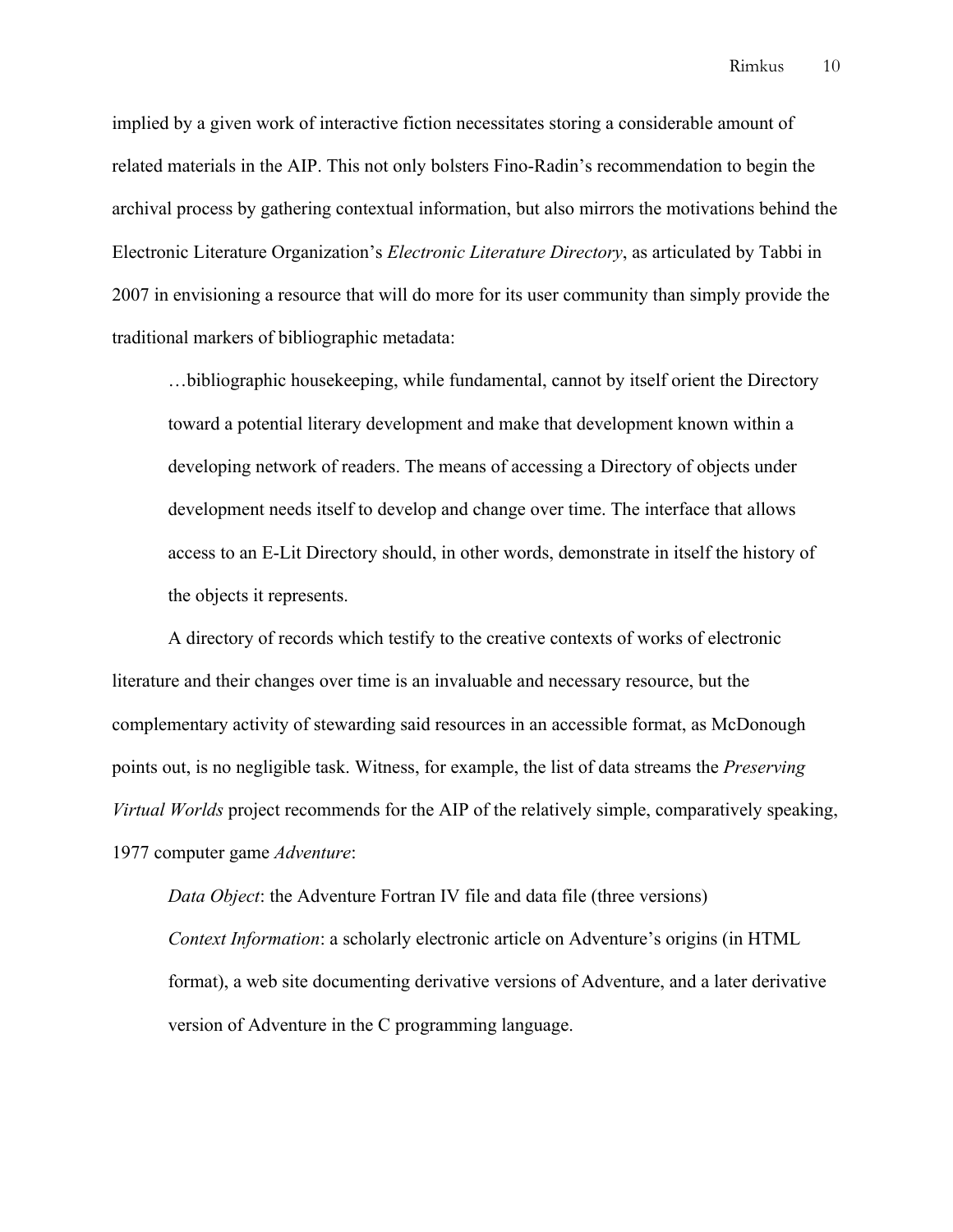*Representation Information*: a PDP-10 emulator (with documentation), the System Reference Manuals for the PDP-10 (including the Fortran IV Manual), the PDP-10 Processor Manual, the TOPS-10 Operating System Reference Manuals, the C Language Specification, and additional specifications for the data formats for all of the preceding materials, including the Unicode, ECMAscript, JPEG/JFIF, GIF, PDF, Shockwave, CSS, GZIP and Unix TAR specifications (1628).

Such developments all point to the increasing sophistication of thought and practice in the preservation community among researchers and professionals interested in the long-term accessibility of works of electronic literature. It bears emphasis, however, that the state of the art is still exploratory at best, and that none of the examples cited above furnishes anything close to a comprehensive, reliable solution to the problems underscored by this paper. Simply put, what progress has been made to date has not managed to convert many preservation specialists into champions of digital technology for the preservation function. While some are more reluctant supporters of digital formats than others, the truth remains that anyone convinced that digital formats are as reliable for the long-term retention of information as, say, microfilm, would raise eyebrows in a room full of preservation professionals. Conversely, mention of the virtues of microfilm in a room of just about any other type of person in the world would likely provoke derisive eyebrow-raising if not outright laughter—and this despite the fact that one roll of microfilm, when manufactured using polyester-based film and stored at room temperature, will easily endure for a *minimum* of half a century (Gwinn 30). Alas, the world has left such unwieldy, un-networked technologies behind.

The answer to the question, "Is electronic literature ephemeral?" does not have a simple response. No one can accurately predict the technologies of the future. While we may hope that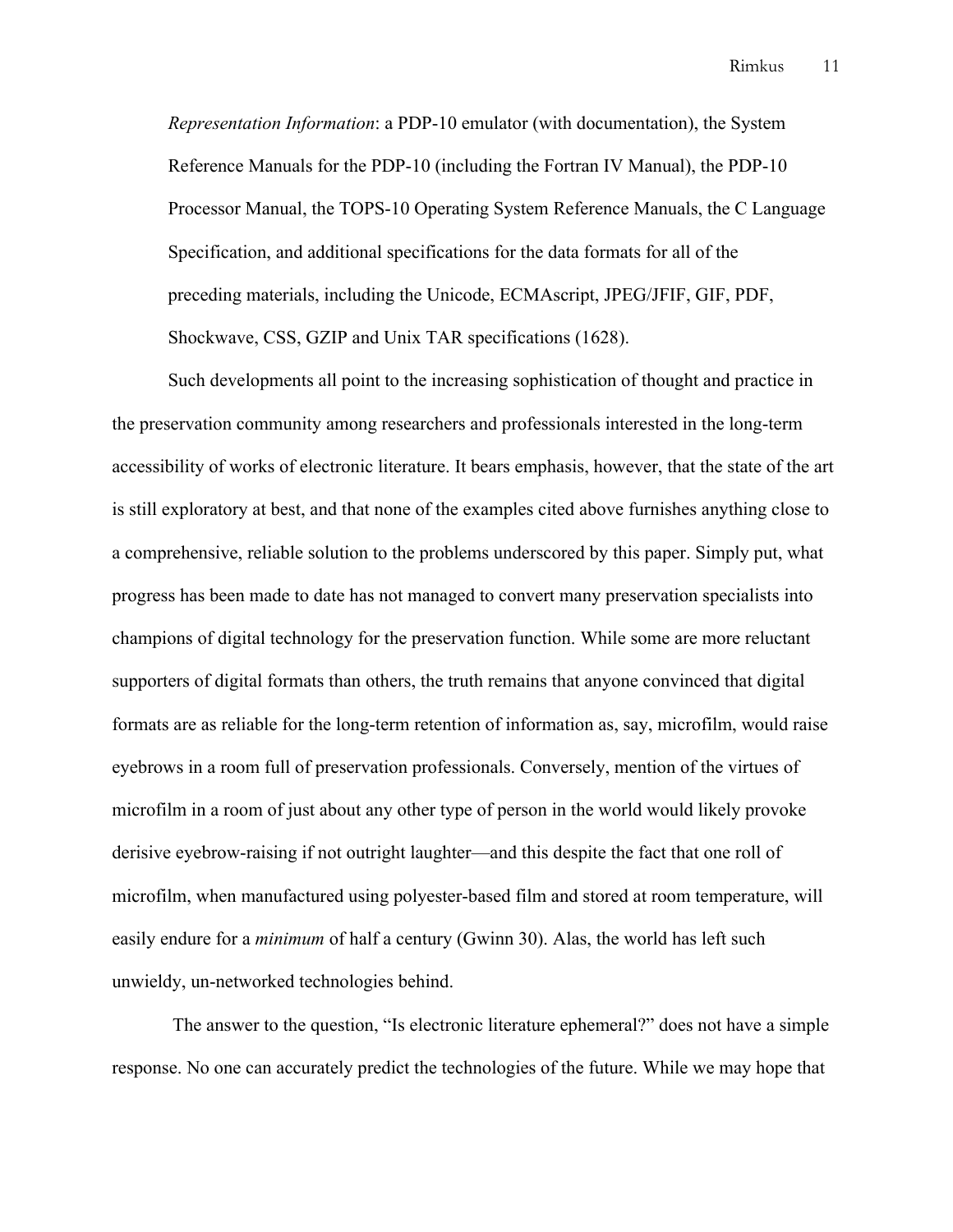simplified solutions to our problems will materialize under pressure of necessity, our reliance on digital formats for the retention of documents, works of art, and records of importance in our lives certainly constitutes a leap of faith. The most daunting aspect of the challenge is the endless variety of contextual variables related to the decoding and display of bit-streams for electronic delivery. But the missing stability we seek for works of electronic literature is not so much that which is provided, in the brick and mortar library, by paper, as by language. One recalls Roland Barthes' thoughts on "language" (*langue*) as a common foundation of grammar, vocabulary, syntax, and style versus modes of "writing" (*écriture*) as disciplines made possible in his country and others by the formalization of language:

Pour reprendre la distinction entre "langue" et "écriture", on peut dire que jusque vers 1650, la Littérature française n'avait pas encore dépassé une problématique de la langue, et que par là même elle ignorait encore l'écriture. En effet, tant que la langue hésite sur sa structure même, une morale du langage est impossible; l'écriture n'apparaît qu'au moment où la langue, constituée nationalement, devient une sorte de négativité, un horizon qui sépare ce qui est défendu et ce qui est permis, sans plus s'interroger sur les origines ou sur les justifications de ce tabou (Barthes 41-42).

To take up again the distinction between a language and a mode of writing, we can say that until around 1650, French literature had not yet gone further than the problematics of the language, and that by this very fact, it was as yet unaware of modes of writing. For as long as a tongue is still uncertain about its very structure, an ethics of language is impossible; modes of writing appear only when the language, being established on a national scale, becomes a kind of negativity, a line which separates what is forbidden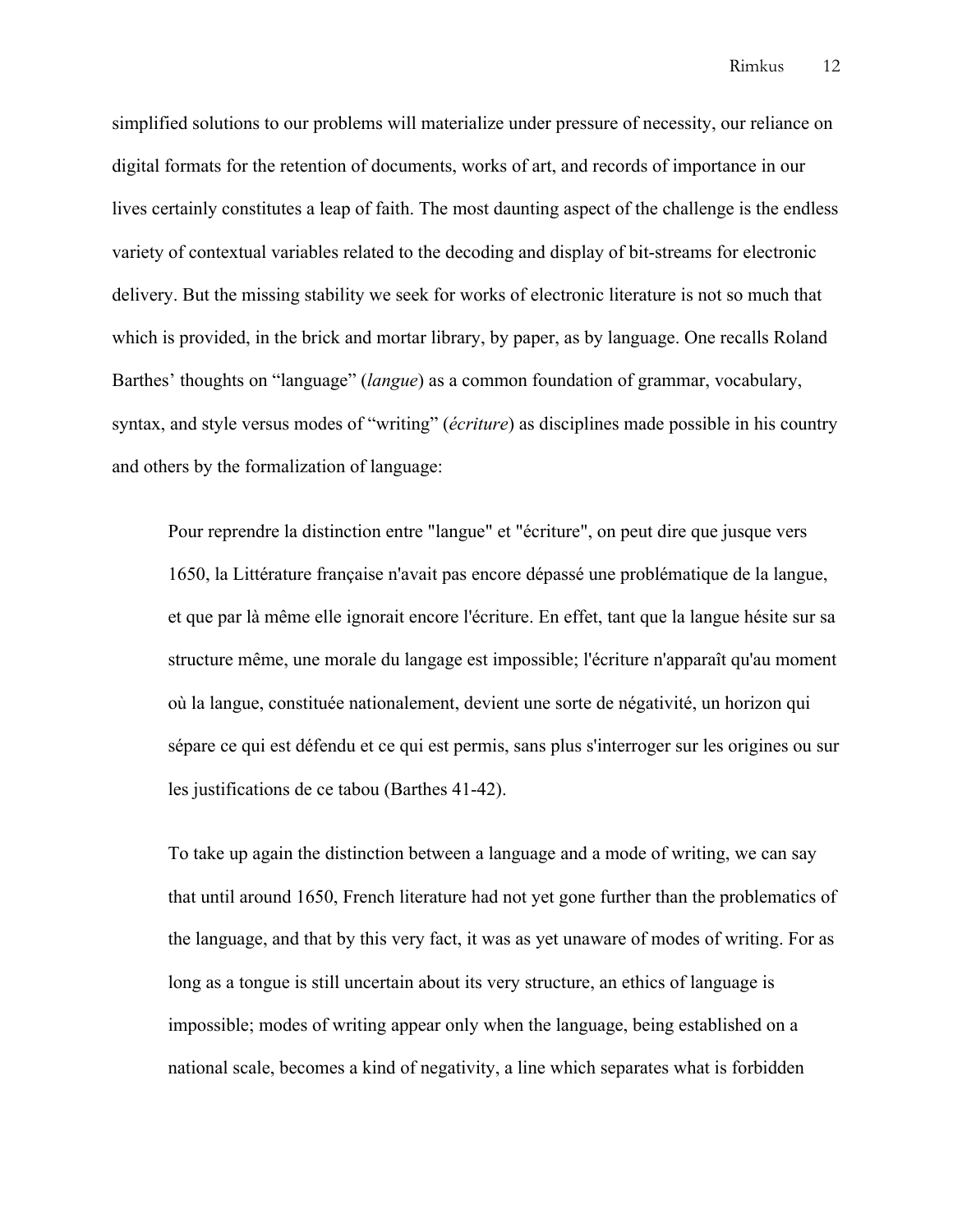from what is allowed, without asking itself any more questions about its origins or the justifications for such a taboo (Barthes, *Writing Degree Zero* 62).

It is precisely in an effort to establish common "languages," if you will, for electronic literature that *Acid Free Bits* recommends that authors give preference to plain-text file formats over binary formats while retaining source files for compiled works, and *Born Again Bits*  advocates for the development of a standard Extensible Markup Language-based file format around which to build tools for the preservation and dissemination of electronic literature. These as well as related efforts to build emulators or interpreters for obsolete authoring environments demonstrate a community and its striving towards a common grammar for a language of electronic literature that future generations of computers will be able to speak. Or, to use a painting metaphor, we are still at the stage of digital literature, and of digital arts in general, in which artists mix their own pigments, often with varying results. Just as many canvases and frescoes of the sixteenth century have peeled and faded away due to their creators' use of failed experimental admixtures of color, so will many of today's works of electronic literature crumble, so to speak, into unintelligible sequences of zeros and ones. In time, the concentrated efforts of the electronic literature community's informed experiments with file formats and software platforms may yield trusted methods for composing durable electronic literature. It is safe to say, however, that we are not there yet.

For now, authors of electronic literature are advised to temper their expectations for the longevity of their creations. This is not to discourage innovation in the field. After all, no actor treads the boards of a theater expecting the ensuing performance to endure forever. Perhaps it will remain with certain members of the audience, returning to them in memory now and then throughout their lives, and then it will be forgotten. While literary authors may not be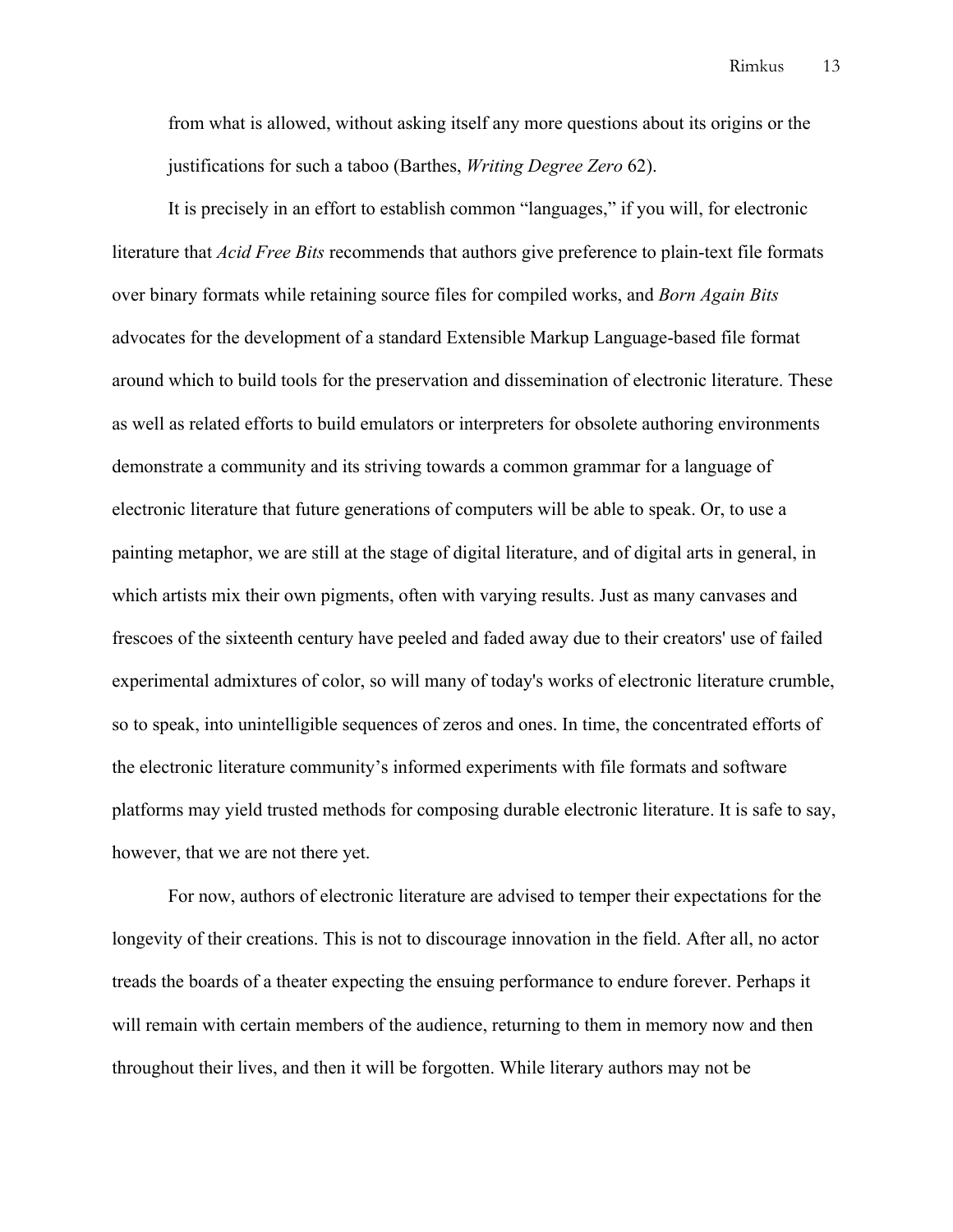accustomed to considering their works the fleeting performances of machines, the hardware and software environments of computers as we know them today change too frequently and dramatically to be considered a stable foundation for preservation. Many works of electronic literature have already disappeared alongside the computing environments of their original creation and distribution; others will certainly follow. Until a reliable model for the publication and retention of such works in a durable electronic format is perfected, electronic literature will continue to be held in its present state as a hostage of the ephemeral.

## **Works Cited**

- Association of Research Libraries. *Preservation Microfilming: a Guide for Librarians and Archivists*. 2nd ed. Chicago: American Library Association, 1996. Print.
- Auer, Johannes. "Archivierung von Performativer Netzliteratur. Eine Ernste Polemik." *netzliteratur.net*. Web. 20 Mar. 2013.

Barthes, Roland. *Le Degré Zéro de L'écriture.* Paris : Éditions du Seuil, 1972. Print.

- ---. *Writing Degree Zero;* Trans. Annette Lavers & Smith. London: Cape, 1967. Print.
- Consultative Committee for Space Data Systems. "Reference Model for an Open Archival Information System (OAIS)." Jan. 2002. Web. 22 Jan. 2012.
- Danziger, Kurt. *Marking the Mind : a History of Memory*. Cambridge, UK : Cambridge University Press, 2008. Print.
- Electronic Literature Organization. "About the ELO." Web. 28 May 2013.
- ---. "Electronic Literature Collection." Web. 6 June 2013.
- Electronic Literature Organization and the Digital Cultures Project. "e(X)literature Conference 2003: Preservation, Archiving, and Dissemination of Electronic Literature." Web. 12 Feb. 2013.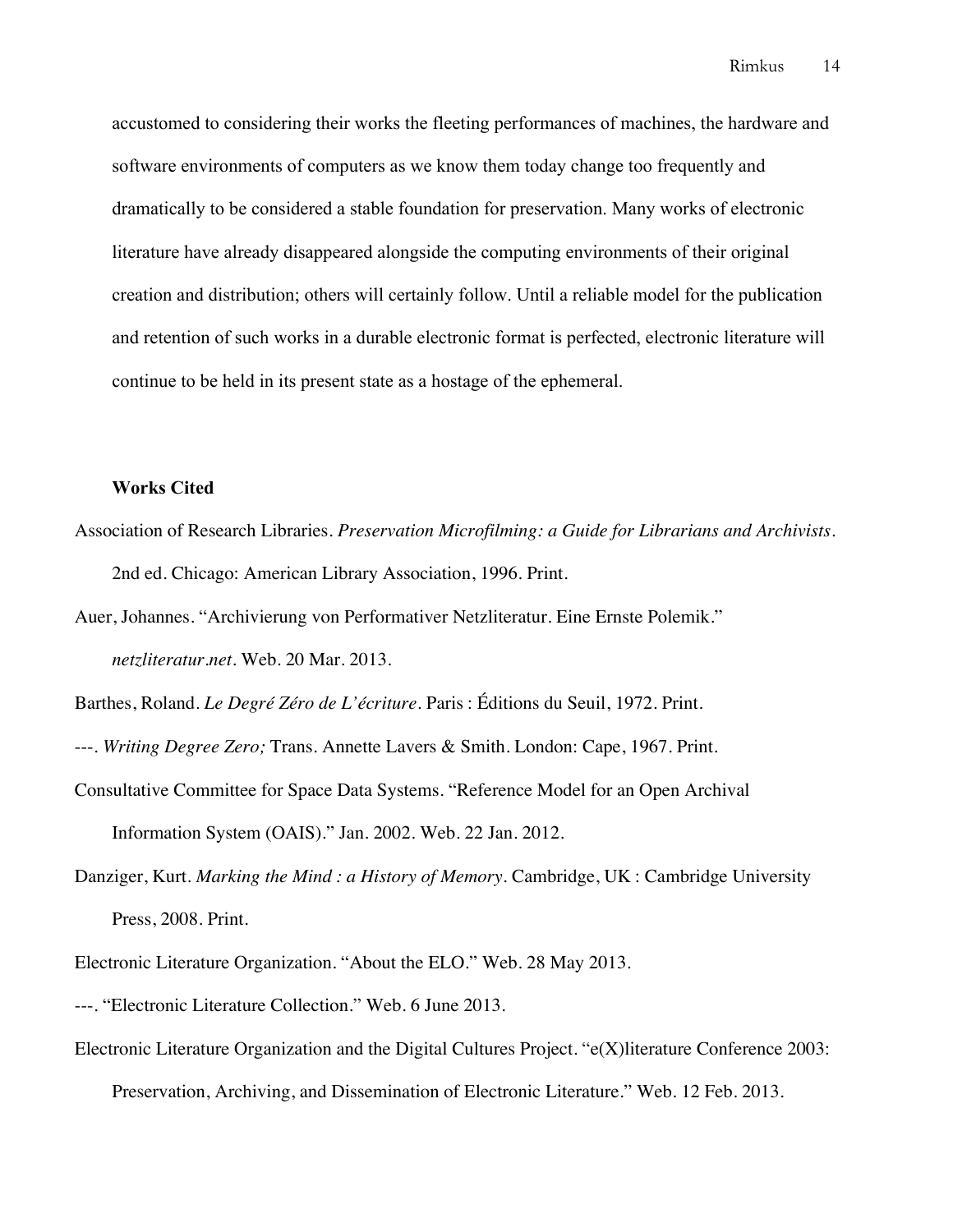- Fino-Radin, Ben. *Digital Preservation Practices and the Rhizome ArtBase*. Rhizome at The New Museum, 2011. Print.
- Garrett, John, and Donald Waters. *Preserving Digital Information: Report of the Task Force on Archiving of Digital Information*. The Commission on Preservation and Access and The Research Libraries Group, 1996. Print.
- Guttenbrunner, Mark, and Andreas Rauber. "A Measurement Framework for Evaluating Emulators for Digital Preservation." *ACM Trans. Inf. Syst.* 30.2 (2012): 14:1–14:28. *ACM Digital Library*. Web. 4 Sept. 2012.
- Hornyak, Timothy. "Data Saved in Quartz Glass Might Last 300 Million Years: Scientific American." *Scientific American*. Web. 28 May 2013.
- Kendall, Robert. "The Hypertexts of Yesteryear." *originally published in SIGLINK Newsletter* June 1998. Web. 23 Apr. 2013.
- Kirschenbaum, Matthew G. *Mechanisms: New Media and the Forensic Imagination*. Cambridge, Massachusetts: The MIT Press, 2008. Print.
- Liu, Alan et al. "Born-Again Bits: A Framework for Migrating Electronic Literature." Web. 12 Feb. 2013.
- McDonough, J.P. "'Knee-Deep in the Data': Practical Problems in Applying the OAIS Reference Model to the Preservation of Computer Games." *2012 45th Hawaii International Conference on System Science (HICSS)*. 2012. 1625–1634. *IEEE Xplore*. Web.
- Montfort, Nick, and Noah Wardrip-Fruin. "Acid-Free Bits: Recommendations for Long-Lasting Electronic Literature." 14 June 2004. Web. 10 Dec. 2012.
- Owens, Trevor. "Quest for the Critical E-dition: An Interview with Leonardo Flores." *The Signal: Digital Preservation*. Web. 20 Mar. 2013.